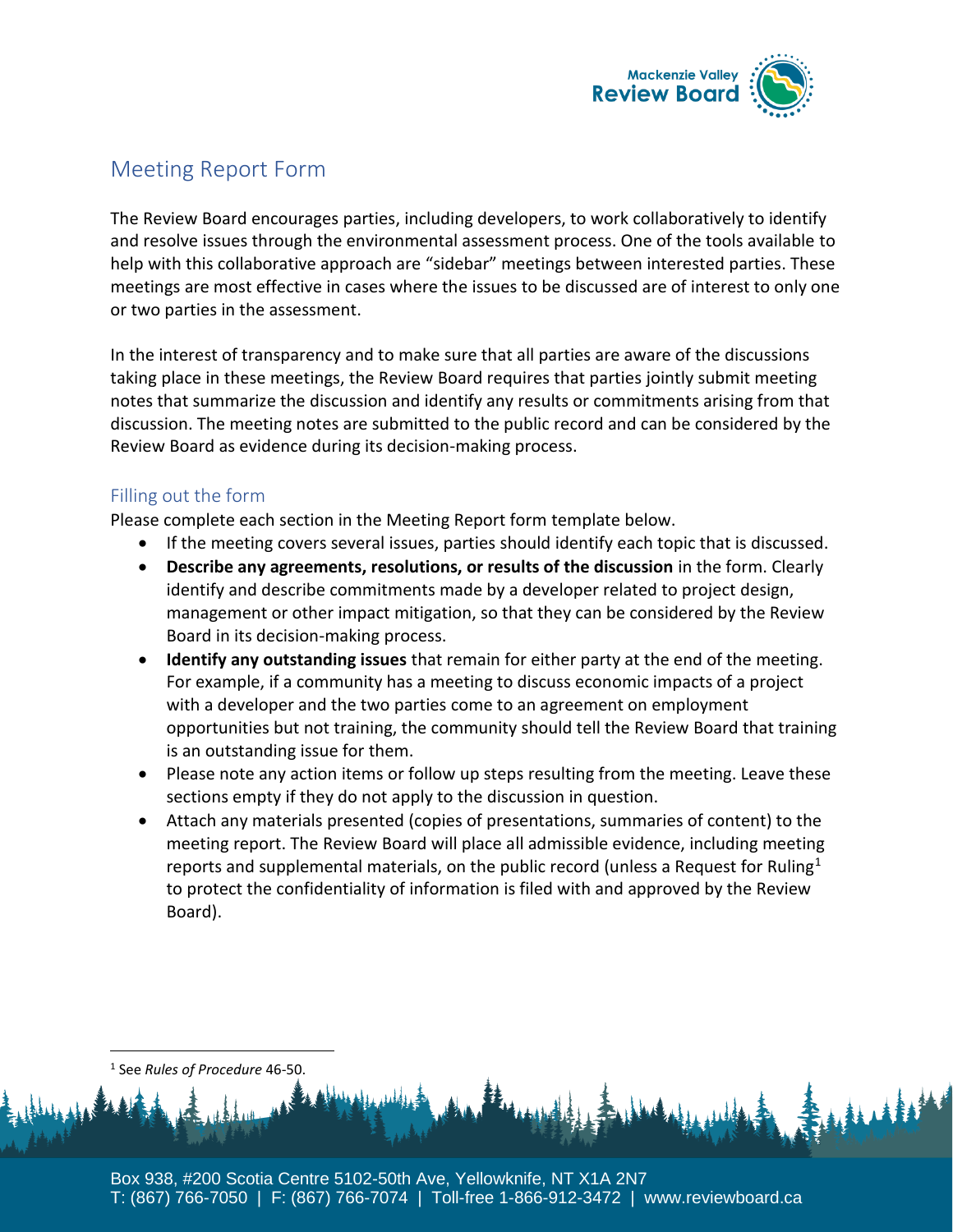

## Meeting Report Template

Meeting date: \_\_\_\_\_\_\_\_\_\_\_\_\_\_\_\_\_\_\_\_\_\_\_\_

Main Issue:

Attendees (names, roles and organizations):

(1)

(2)

(3)

- (4)
- (5)

Summary of discussion:

Results of discussion including commitments:



Box 938, #200 Scotia Centre 5102-50th Ave, Yellowknife, NT X1A 2N7 T: (867) 766-7050 | F: (867) 766-7074 | Toll-free 1-866-912-3472 | www.reviewboard.ca